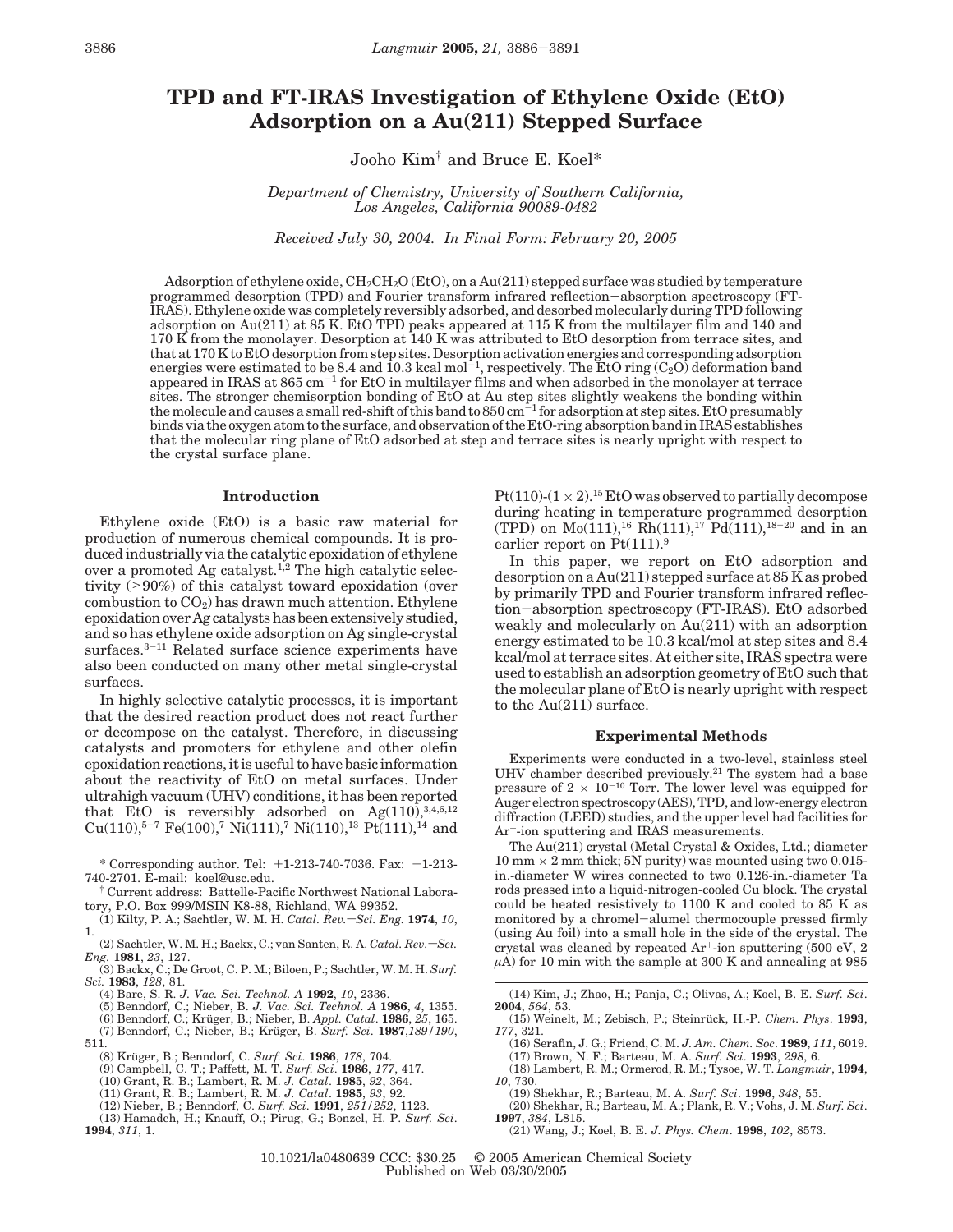

**Figure 1.** Ethylene oxide (EtO) TPD spectra at  $m/e = 44$  for ethylene oxide adsorbed on  $Au(211)$  at  $85$  K. The heating rate was 3 K/s. The EtO TPD spectra are shown directly overlaid, with the results from the lowest exposures causing the smallest peaks near the bottom of the graph and the area under the curves increasing with increasing exposures in the order indicated.

K for 10 min in UHV. This procedure was repeated until the carbon peak in AES  $(E_p = 3 \text{ keV})$  reached a small constant value  $(\theta_C \leq 0.02$  monolayer (ML)). After this, the sample at 873 K was exposed to  $10^{-5}$  Torr  $O_2$  for 5 min and flashed to 985 K for 1 min to eliminate any trace of carbon at the surface. After this initial, extensive cleaning procedure, exposure to  $10^{-5}$  Torr  $O_2$  at 873 K for 5 min and flashing to 985 K for 1 min was sufficient to remove any small carbon residue that accumulated at the surface.

Ethylene oxide gas (99.5+% purity; Aldrich Chemical Co.) was dosed on the Au(211) substrate via a stainless steel dosing tube connected to a leak valve. Exposure values are given in units of langmuirs as determined by the background gas pressure in the chamber during dosing with no correction for ion gauge sensitivity. A doser enhancement factor of 5 was utilized in the reported exposures.

TPD experiments were performed with the crystal in lineof-sight of the QMS ionizer and by using a linear heating rate of 3 K s<sup>-1</sup>. QMS signals at  $m/e = 02, 18, 28, 29,$  and 44 were monitored simultaneously. IRAS was obtained by using a Mattson Infinity  $60M$ I spectrometer set at  $4$ -cm<sup>-1</sup> resolution and accumulating  $1000$  scans (in 8.5 min).<sup>22</sup>

The clean Au(211) surface can be described in microfacet notation as  $3(111) \times (100)$ , indicating that it consists of 3-atom wide terraces of (111) orientation and a monatomic step with a (100) orientation. A more detailed description, along with a LEED picture from the  $Au(211)$  surface, can be found elsewhere.<sup>23</sup>

## **Results and Discussion**

**TPD Studies.** EtO adsorption and desorption on the Au(211) surface was studied by TPD. After exposure of the surface at 85 K to various amounts of EtO, the desorption signals of EtO as well as possible fragments, reaction products, or contaminants were recorded simultaneously.

A series of EtO TPD spectra after increasing EtO exposures is given in Figure 1. EtO desorption was monitored by the signal at  $m/e = 44$  which is the parent molecular ion.  $CO<sub>2</sub>$  desorption would also produce a signal at  $m/e = 44$ , but this possibility was eliminated by monitoring the EtO cracking fragment at 29 amu. After small EtO exposures, a single EtO desorption peak was



**Figure 2.** EtO TPD spectra following a 2.0-langmuir EtO exposure on Au(211) at 85 K after heating the surface to 115, 138, 150, 160, and 200 K. The EtO TPD spectra are shown directly overlaid, with the results from the highest annealing temperature causing the smallest peaks near the bottom of the graph and the area under the curves increasing with decreasing annealing temperature in the order indicated. The inset provides a graph of the EtO TPD area and the corresponding adsorbed layer concentration as a function of the annealing temperature. The monolayer coverage was taken to correspond to the area under the EtO TPD peak obtained after annealing to 115 K.

observed at 170 K. With increasing exposures, a second peak started to grow on the low-temperature side of this peak and saturated with the peak at 140 K. Before this peak saturated, a third peak appeared at 112 K. This lowest temperature peak, which shifted to 115 K after higher exposures, arises from EtO desorption from physisorbed or condensed multilayer species. Thus, Figure 1 shows that when EtO was dosed onto the surface at 85 K, desorption occurred from multilayer species even at coverages as low as one-half monolayer. Thus, some condensation into three-dimensional clusters occurs upon exposure at this low temperature prior to filling of the first layer.

The peak at 170 K is from desorption of EtO adsorbed at step sites on the Au(211) surface with a desorption activation energy,  $E_{des}$ , of 10.3 kcal/mol, as estimated by Redhead analysis assuming a typical preexponential factor of  $10^{13}$  s<sup>-1</sup> and first-order desorption kinetics.<sup>24</sup> The peak at 140 K is from EtO desorption from terrace sites with a value of  $E_{des} = 8.4$  kcal mol<sup>-1</sup>, as estimated in a similar way.

Figure 2 shows TPD spectra after dosing 2.0 langmuir of EtO on Au(211) at 85 K and annealing the surface to 115, 138, 150, 160, and 200 K prior to obtaining the TPD spectra. These data establish that one can form a complete monolayer with no three-dimensional clusters by annealing. Also, such annealing data are necessary to quantitatively measure the amount of EtO in the monolayer at a given temperature. The inset provides a graph of the EtO TPD area and the corresponding adsorbed layer concentration as a function of the annealing temperature. Heating to 115 K removed any condensed multilayer of EtO and left only the monolayer on the surface. The number of EtO layers denoted in the inset was taken to correspond to the area under the EtO TPD peak (one EtO layer) obtained after annealing to 115 K. Heating to 138 (22) Syomin, D. A. Ph.D. Thesis, University of Southern California,

Los Angeles, 2001.

<sup>(23)</sup> Kim, J.; Samano, E.; Koel, B. E. In preparation. (24) Redhead, P. A. *Vacuum* **1962**, *12*, 203.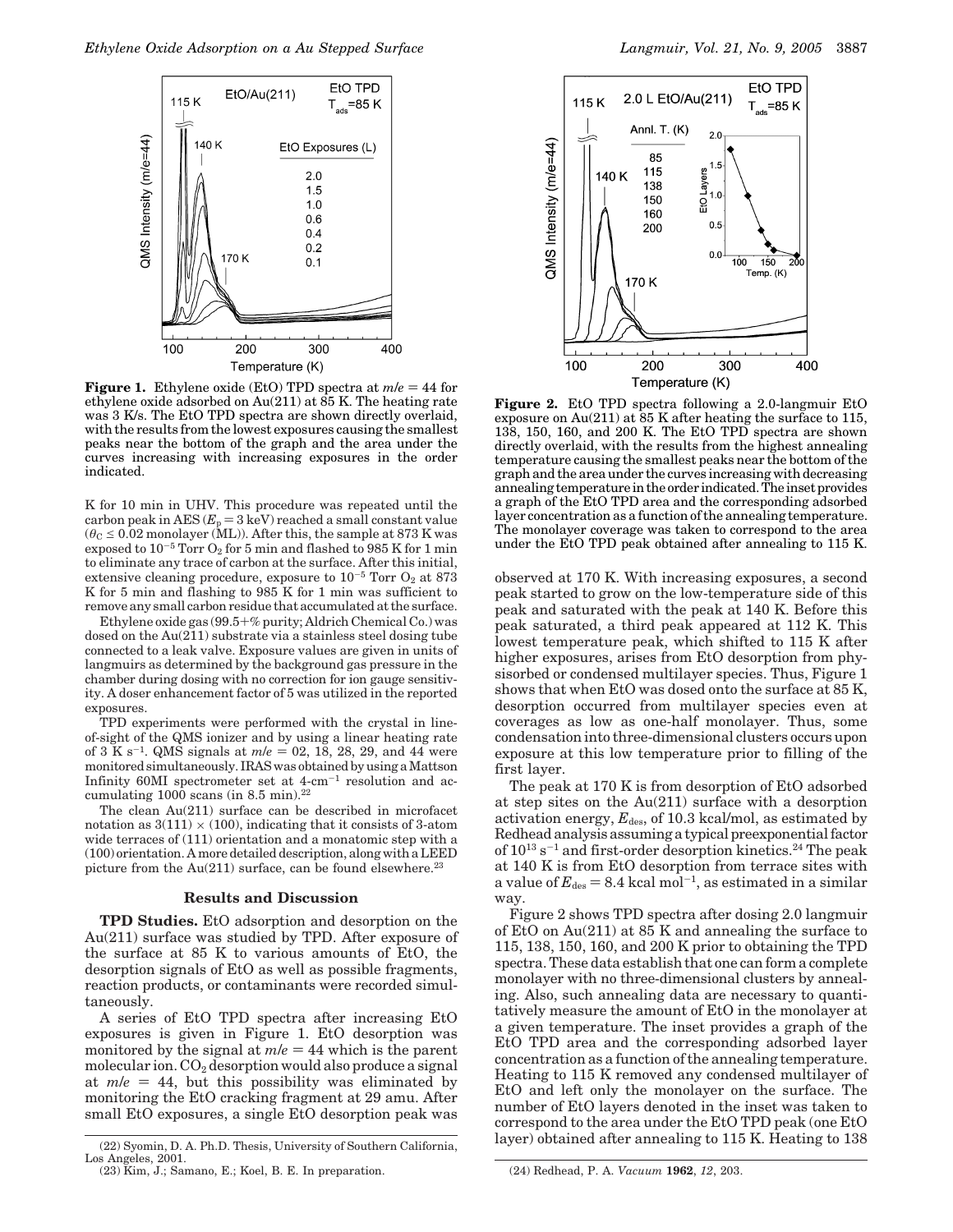

**Figure 3.** TPD spectra of several gas-phase products after 2.0 langmuir of EtO was exposed on  $\text{Au}(211)$  at 85 K and flashed to 115 K to remove the EtO multilayer.

K removed some EtO adsorbed on terrace sites, but heating to 150 or 160 K removed all EtO adsorbed on terrace sites, leaving only EtO adsorbed at step sites. The coverage of EtO adsorbed at step sites that one would calculate based on the amount of EtO desorption in the high-temperature state depends on what peak shape one uses for desorption from the step sites. Based on the Au(211) unit cell, onethird of the surface atoms are at steps. If EtO populates step and terrace sites at similar adlayer densities, then the 150 K annealing curve (with an area of 20% of the monolayer coverage) corresponds to desorption from only step sites, but these sites are not yet saturated. If that is the case, the shift to lower temperatures and the change in peak shape arise from repulsive interactions between EtO molecules adsorbed at the step and these interactions appear to be quite strong.

We can make an estimate of the monolayer coverage of EtO on Au(211) referenced to the metal-atom surface density, and this is about 0.25 ML. The basis of this estimate is that we expect nearly close-packing of molecules in the adsorbed monolayer that should be similar on Pt(111) and Au(211) and that the substrate atomic density  $(1.48 \times 10^{15} \text{ atoms cm}^{-2})$  of Au(211) is similar to that  $(1.505\times 10^{15}~\mathrm{atoms~cm^{-2}})$  of Pt(111) where the EtO monolayer coverage was proposed to be 0.25 ML.<sup>14</sup>

Figure 3 shows TPD spectra at several masses after exposing 2.0 langmuir of EtO on Au(211) at 85 K. The signal at 44 amu is the EtO parent peak, and that at 29 amu is the largest fragment ion of EtO in the QMS. Both of these curves correspond to molecular desorption, and no molecular EtO desorption occurred above 200 K. No desorption of  $H_2O$  nor  $H_2$  was detected. The CO TPD spectrum  $(m/e = 28)$  showed additional peaks that are not fragment peaks from EtO. The peak at 233 K grows with increasing EtO dose on the surface, but we do not believe that either of these CO peaks comes from EtO decomposition on Au(211), but rather from contaminant coadsorption from background gases.  $CH_4$ , claimed to be a decomposition product on some metal surfaces,<sup>19</sup> did not appear in our TPD spectra. An uptake curve constructed from the EtO desorption curves (at  $m/e = 44$ ) on Au(211) (not shown here) is a straight line through the origin with increasing EtO dose, which further confirms that there is no decomposition of EtO on the Au(211) surface and 100% of the EtO adsorbs reversibly.



Figure 4. IRAS spectra after increasing EtO exposures (provided for each curve in units of langmuirs  $(L)$ ) on  $\tilde{A}u(211)$ at 85 K. Spectra were accumulated for 1000 scans with a resolution of  $4 \text{ cm}^{-1}$ . The IR spectrum of gas-phase EtO has been reproduced in the top curve for comparison (adapted from ref 31). The intensities in the two bottom spectra have been scaled by factors of 3 and 5.

These results can be compared to those on a  $Ag(110)$ surface, where the EtO TPD peak from the monolayer starts near 165 K at low coverages and shifts about 10 K to lower temperature at saturation monolayer coverage.4,8,9 On Cu(110), desorption from the EtO monolayer appears at 190 K and shifts down to 160 K at high coverage.7 On Pt(111), EtO desorption from the monolayer shifts from about 200 to 155 K.<sup>9,14</sup> The EtO desorption peak from the monolayer shifts from 215 to 150 K on  $Ni(111)^{25}$  and from 225 to 170 K on Ni(110).15The EtO monolayer peak shifted from 220 to 165 K on Fe(100).7 On Ni(110) and Cu(110), another EtO desorption peak at 140 K assigned to desorption from the second layer could be separated from the lower temperature, multilayer desorption peak. $6,15$ 

EtO desorption peaks from a saturation coverage in the monolayer on several metal surfaces are quite similar despite the different EtO desorption peaks that are obtained at small coverages. Shifts of the EtO desorption peaks in this regime varied from 10 K on Ag to 65 K on Ni surfaces. This occurs presumably because of the different affinity of the metal substrates toward oxygen atoms. This affinity scales with the metal-oxygen bond strengths, which increase for the series Au, Ag, Pt, Cu, and Ni (e.g., see ref 26). On Au(211), EtO desorption shifted by 30 K as the coverage was increased in the monolayer. This is quite large compared to that on  $Ag(111)$  despite a similar affinity of Ag and Au for oxygen. However, this shift arises on Au(211) simply because of the stronger EtO bonding at step sites that are preferentially occupied at low coverages.

**FT-IRAS Studies.** Figure 4 shows IRAS spectra taken after dosing various amounts of EtO on the Au(211) surface at 85 K. We also provide an IR spectrum of gas-phase EtO as the top, dashed curve for comparison (adapted from ref 31). A 6.0-langmuir EtO exposure deposits enough EtO to form a 5-layer film, and 2.4 langmuir of EtO forms the first and second layers in an EtO film. A dose of 1.2 langmuir of EtO gives a near-saturation coverage in the adsorbed monolayer, and 0.24-langmuir EtO exposure forms about one-fifth of the monolayer coverage.

The most intense EtO absorption band in most of the IR spectra was the ring deformation mode,  $v_5(A_1)$ , at an

<sup>(25)</sup> Nieber, B.; Benndorf, C. *Surf. Sci.* **1990**, *235*, 129. (26) Shustorovich, E.; Sellers, H. *Surf. Sci. Rep.* **1998**, *31*, 5.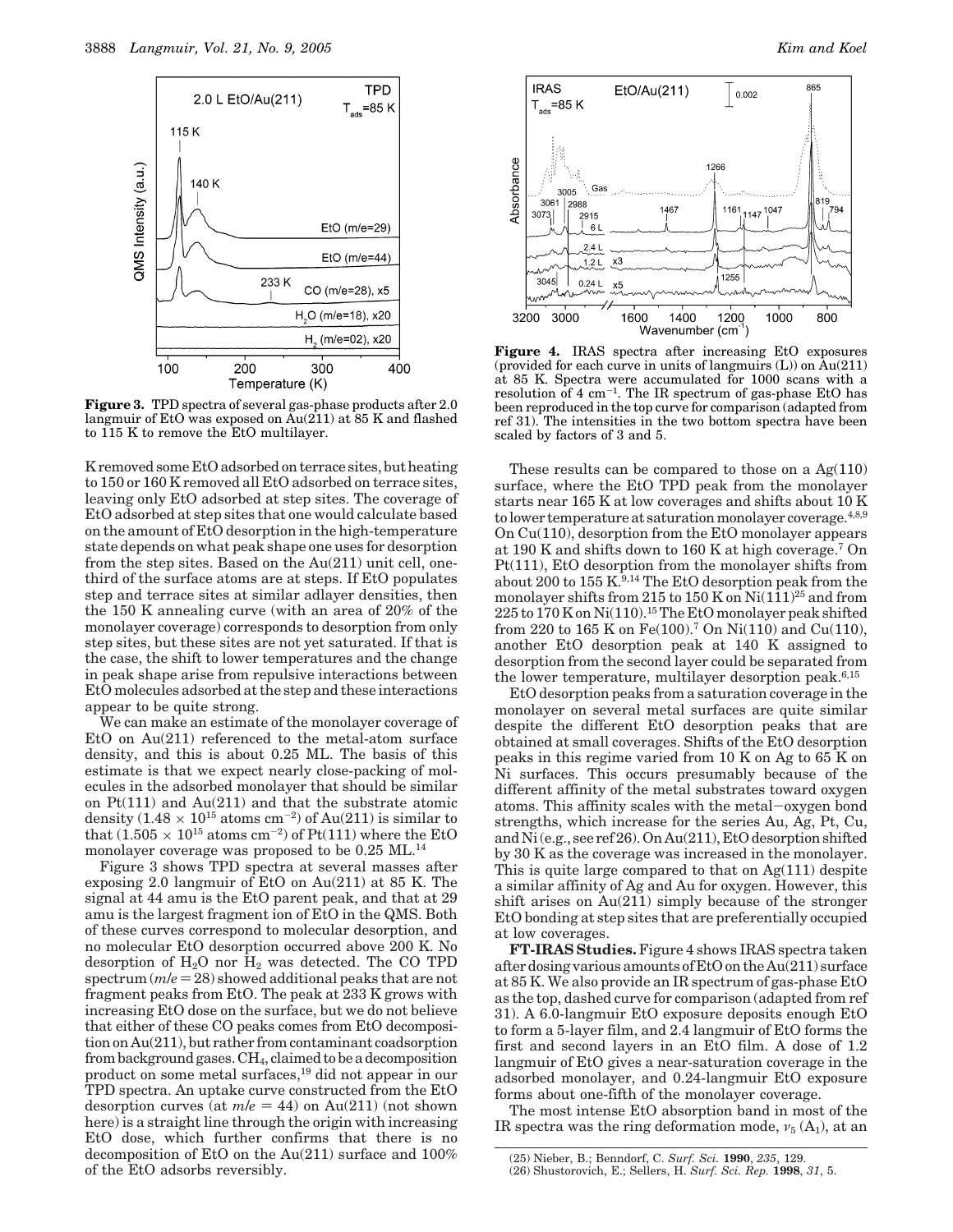|  |  |  |  |  | Table 1. Vibrational Modes of Ethylene Oxide $\rm (CH_2CH_2O)$ |
|--|--|--|--|--|----------------------------------------------------------------|
|--|--|--|--|--|----------------------------------------------------------------|

| vibrational mode              |                            | $_{\rm IR}$               |                             |                        |                     | <b>HREELS</b>                |                     |                              |                               |                    |
|-------------------------------|----------------------------|---------------------------|-----------------------------|------------------------|---------------------|------------------------------|---------------------|------------------------------|-------------------------------|--------------------|
| mode                          | description                | gas<br>$(\text{ref } 27)$ | solid<br>$(\text{ref } 28)$ | Au(211)<br>[this work] | Ag(111)<br>(ref 29) | Ag(110)<br>$(\text{ref } 4)$ | Pd(110)<br>(ref 20) | Pt(111)<br>$(\text{ref } 9)$ | Pt(111)<br>$(\text{ref } 14)$ | Rh(111)<br>(ref17) |
| $\nu_1(A_1)$                  | $CH2$ stretching           | 3018                      | 3009, 3004                  | 3005                   | 3000                | 2960, 3050                   | 2988                | 2955                         | 3070                          | 3050               |
| $v_2(A_1)$                    | $CH2$ scissoring           | 1498                      | 1494, 1490                  |                        |                     | 1475                         | 1494                | 1525                         | 1485                          | 1475               |
| $\nu_3(A_1)$                  | ring stretching            | 1270                      | 1263                        | 1266                   | 1267                | 1250                         | 1268                | 1380                         | 1270                          | 1240               |
| $\nu_4(A_1)$                  | $CH2$ wagging              | 1148                      | 1141, 1133                  | 1147                   | 1148                | 1145                         | 1147                | 1110                         | 1160                          | 1140               |
| $\nu_5(A_1)$                  | ring deform                | 877                       | 860vvs, 855w                | 865                    | 869 (860)           | 847                          | 860                 | 895                          | 866                           | 860                |
| $\nu_6(A_2)$                  | $CH2$ stretching           | 3065                      | 3054ms, 3048w               |                        |                     |                              | 3070                |                              |                               |                    |
| $\nu_7(A_2)$                  | $CH2$ twisting             | 1300                      | 1046m, 1040sh               | 1047                   |                     |                              |                     |                              |                               |                    |
| $\nu_8(A_2)$                  | $CH2$ rocking              | 860                       | 824w, 818ms                 | 819                    |                     |                              | 770                 |                              |                               |                    |
| $\nu_9$ (B <sub>1</sub> )     | $CH2$ stretching           | 3006                      | 2996ms, 2986s               | 2998                   |                     |                              | 2988                |                              |                               |                    |
| $v_{10}$ (B <sub>1</sub> )    | $CH2$ scissoring           | 1472                      | 1467s, 1460m                | 1467                   |                     |                              | 1434                |                              |                               |                    |
| $2\nu_{10}$ (B <sub>1</sub> ) | $CH2$ scissoring, overtone |                           | 2909mw                      | 2915                   | 2918                |                              |                     |                              |                               |                    |
| $v_{11}$ (B <sub>1</sub> )    | $CH2$ wagging              | 1151                      | 1167ms, 1164m               | 1169                   |                     |                              | 1086                |                              |                               |                    |
| $v_{12}$ (B <sub>1</sub> )    | ring deform                | 872                       | 874sh                       |                        |                     |                              | 935                 |                              |                               |                    |
| $v_{13}$ (B <sub>2</sub> )    | $CH2$ stretching           | 3065                      | 3073w, 3066s                | 3073, 3061             | 3070                |                              | 3070                |                              |                               |                    |
| $v_{14}$ (B <sub>2</sub> )    | $CH2$ twisting             | 1142                      | 1158ms, 1152sh              | 1161                   |                     |                              | 1132                |                              |                               |                    |
| $v_{15}$ (B <sub>2</sub> )    | $CH2$ rocking              | 821                       | 794vs, 788vs                | 794                    |                     |                              | 770                 |                              |                               |                    |

energy of 865  $\text{cm}^{-1}$  in the multilayer EtO film. At the smallest coverage that we studied, after 0.24-langmuir exposure, this peak shifted  $9 \text{ cm}^{-1}$  to  $856 \text{ cm}^{-1}$ . Stronger bonding at step sites on the surface weakens bonding within the ring and causes the red-shift of the deformation vibrational band. Decreases of 9 and  $18 \text{ cm}^{-1}$  were also reported on  $Ag(111)^{29}$  and  $Pt(111),^{14}$  respectively. We note, in passing, that it may appear that this band shifts higher on Pd(110) after annealing the surface above 280 K.<sup>20</sup> However, this "shift" was explained as the appearance of a C-H bending band of methylidyne formed after EtO ring-opening on Pd(110).

IRAS of the thick film after a 6-langmuir EtO exposure shows nearly all of the EtO vibrational modes, even those IR modes that are inactive in the gas phase. Our data are collected in Table 1, along with those for pure EtO in the gaseous and solid phases.27,28 Vibrational modes in gasphase EtO have similar energies as those in the solid phase. Table 1 also shows IR data for EtO multilayer films adsorbed on Ag(111)29 and HREELS data for EtO adsorbed on Ag(110),<sup>4</sup> Rh(111),<sup>17</sup> Pd(110),<sup>20</sup> and Pt(111).<sup>9,14</sup> Additional discussion of the spectra in Figure 4 will be given below.

Heating the EtO multilayer film can desorb any multilayer species and cleanly prepare monolayer and submonolayer coverages. Figure 5 shows IRAS spectra after 6.0 langmuir of EtO was adsorbed on the Au(211) surface at 85 K and after annealing the surface to 115, 138, 160, and 200 K. The coverages of EtO on the surface after heating, as determined by TPD, were 100, 44, 8.8, and 0% of the monolayer, respectively. Table 2 shows our IRAS data presented in Figure 5 along with IR data from EtO in the solid phase and adsorbed on a Ag(111) surface. Figure 6 illustrates the nature of vibrational modes of EtO in the gas phase, as reconstructed from ref 30.

Other ring-related modes, in addition to the ring deformation mode at  $865 \text{ cm}^{-1}$  discussed above, at 1266, 819, and  $794 \text{ cm}^{-1}$  are visible in spectra from EtO multilayers and the monolayer. The band at  $1266 \text{ cm}^{-1}$ from the ring breathing mode,  $v_3(A_1)$ , splits into two bands at bilayer and monolayer coverages in Figure 4, and this demonstrates two different bonding interactions on the surface. However, IRAS spectra in Figure 5 from annealed films show only one peak that shifted from  $1266 \text{ cm}^{-1}$  in the film at  $85$  K to  $1255$  cm<sup>-1</sup> in the layer at 160 K. This implies that EtO is present as multilayer and monolayer species after relatively small exposures on the surface at 85 K and rearranges during heating to preferentially occupy only the monolayer. Heating the surface to 160 K selectively populates only step sites, which induces a shift of ring-related vibrational modes to lower wavenumber. This peak shifted by much less, only  $4 \text{ cm}^{-1}$ , on the Ag- $(111)$  surface during heating from 80 to 140 K.<sup>29</sup> So, the presence and influence of step sites are the predominate cause of the 11 cm<sup>-1</sup> shift of the  $\nu_3$  ring breathing mode and 15  $\rm cm^{-1}$  shift of the  $\nu_5$  ring deformation mode in our IR spectra. Heating to 200 K removes all ethylene oxides from the surface.

We now turn our attention to the C-H stretching vibrational modes that were also observed in our IR spectra of adsorbed EtO. The energies of three C-H stretching bands, due to  $\nu_1$  (A<sub>1</sub>),  $\nu_9$  (B<sub>1</sub>), and  $\nu_{13}$  (B<sub>2</sub>) modes, in the multilayer after a 6-langmuir EtO dose on Au(211) at 85 K agree quite well with those from solid-phase EtO.<sup>28</sup> In addition to these bands, another feature at  $2915 \text{ cm}^{-1}$ was observed. The band at  $2915 \text{ cm}^{-1}$  was also seen in the IR data for an EtO multilayer on Ag(111) and in HREELS data for an EtO multilayer on Pt(111) but was not identified.29,14 This peak is not likely to be from EtO



**Figure 5.** IRAS spectra of a 5-layer film of EtO on Au(211) taken after annealing the surface to 115, 135, 160, and 200 K and cooling to 85 K. Spectra were accumulated for 1000 scans with a resolution of  $4 \text{ cm}^{-1}$ . The intensities in the two bottom spectra have been scaled by factors of 2 and 5.

<sup>(27)</sup> Spiekermann, M.; Bougeard, D.; Schrader, B. *J. Comput. Chem*. **1982**, *3*, 354.

<sup>(28)</sup> Cataliotti, R.; Paliani, G. *Chem. Phys.* **1982**, *72*, 293. (29) Stacchiola, D.; Wu, G.; Kaltchev, M.; Tysoe, W. T. *Surf. Sci*. **2001**, *486*, 9.

<sup>(30)</sup> Potts, W. J. *Spectrochim. Acta* **1965**, *21*, 511.

<sup>(31)</sup> *NIST Chemistry WebBook*; http://webbook.nist.gov/chemistry/.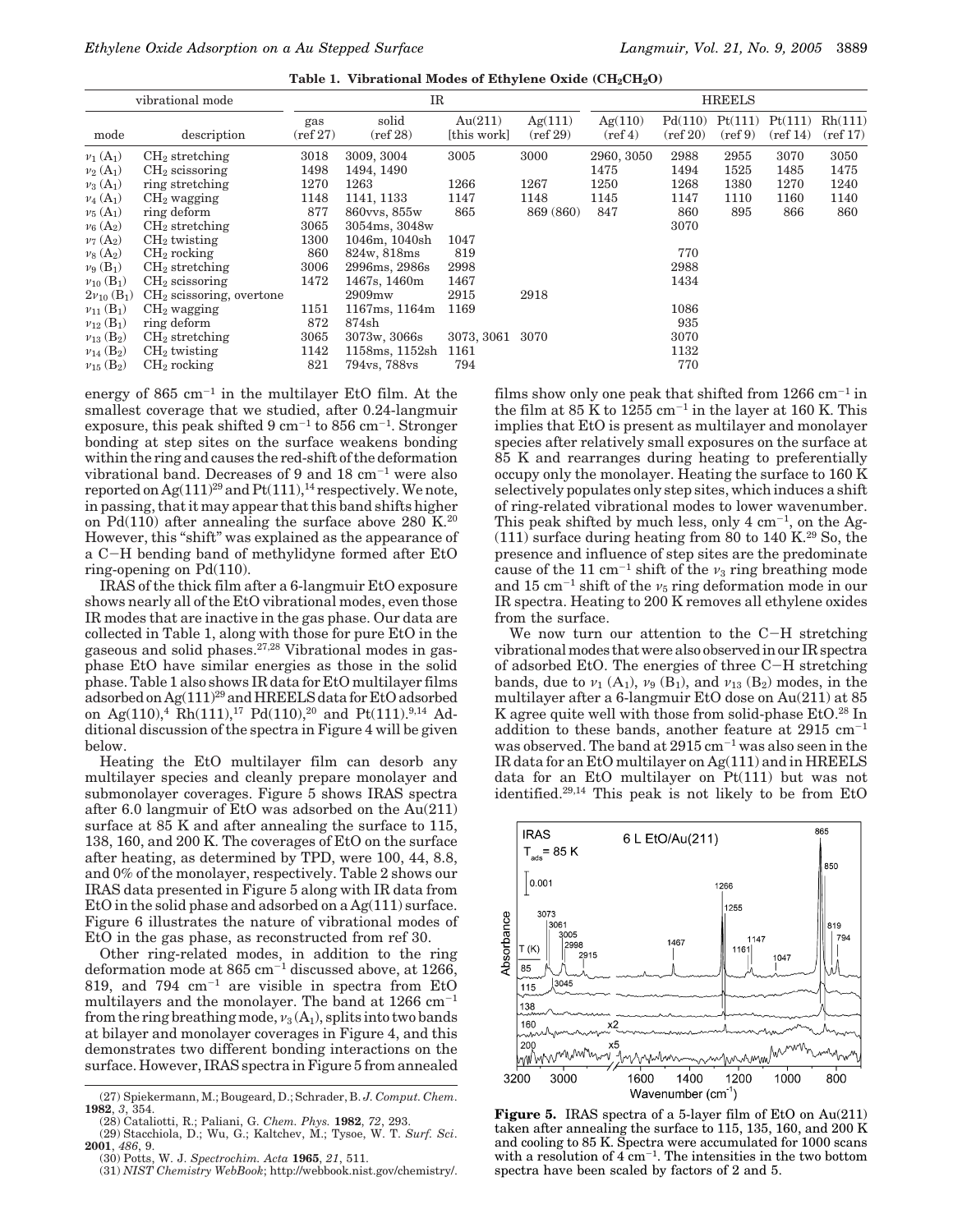**Table 2. Vibrations of Ethylene Oxide Measured by IRAS**

| vibrational mode                         |                                      | solid phase (ref 28)          | $Ag(111)$ (ref 29) | $Au(211)$ [this work] |              |      |       |       |
|------------------------------------------|--------------------------------------|-------------------------------|--------------------|-----------------------|--------------|------|-------|-------|
| mode                                     | description                          | 77 K                          | 80 K (multilayer)  | 140 K (monolayer)     | 85 K         | 115K | 138 K | 160 K |
| $n_{13}$ (B <sub>2</sub> )<br>$n_6(A_2)$ | $CH2$ stretching<br>$CH2$ stretching | 3073w, 3066s<br>3054ms, 3048w | 3070               |                       | 3073, 3061   | 3045 | 3058  | 3069  |
| $n_1(A_1)$<br>$n_9(B_1)$                 | $CH2$ stretching<br>$CH2$ stretching | 3009, 3004<br>2996ms, 2986s   | 3000<br>2918       |                       | 3005<br>2998 | 2988 | 2988  |       |
| $n_2(A_1)$<br>$n_{10}$ (B <sub>1</sub> ) | $CH2$ scissoring<br>$CH2$ scissoring | 1494, 1490<br>1467s, 1460m    |                    |                       | 1467         |      |       |       |
| $n_3(A_1)$<br>$n_{11}$ (B <sub>1</sub> ) | Ring stretching<br>$CH2$ wagging     | 1263<br>1167ms, 1164m         | 1267               | 1263                  | 1266<br>1169 | 1262 | 1262  | 1255  |
| $n_{14}$ (B <sub>2</sub> )               | $CH2$ twisting                       | 1158ms, 1152sh<br>1141, 1133  | 1148               |                       | 1161<br>1147 |      |       |       |
| $n_4(A_1)$<br>$n_7(A_2)$                 | $CH2$ wagging<br>$CH2$ twisting      | 1046m, 1040sh                 |                    |                       | 1047         |      |       |       |
| $n_5(A_1)$<br>$n_{12}$ (B <sub>1</sub> ) | ring deform.<br>ring deform.         | 860vvs, 855w<br>874sh         | 869                | 860                   | 865          | 863  | 857   | 850   |
| $n_8(A_2)$<br>$n_{15}$ (B <sub>2</sub> ) | $CH2$ rocking<br>$CH2$ rocking       | 824w, 818ms<br>794vs, 788vs   | 796                |                       | 819<br>794   |      |       |       |

decomposition, because a similar band was reported in the IR spectrum of solid  $E<sup>28</sup>$  and assigned to an overtone of the CH<sub>2</sub> scissor mode  $(v_{10} (B_1))$  at 1457 cm<sup>-1</sup>, as given in Table 1. In the monolayer produced by annealing to 115 K, the most intense absorption band in the CH stretching region appeared at  $3045 \text{ cm}^{-1}$ . We explain this as arising from the appearance of a new band, not seen in the multilayer spectrum, the  $v_6(A_2)$  CH stretching mode. Its appearance must arise from a change in the orientation and symmetry of the adsorbate complex in the monolayer. This band shifted to higher wavenumber as the coverage decreased upon annealing to higher temperatures. If bonding to the surface weakens bonding within the ring of EtO, then the CH bonds would be strengthened due to localizing more electrons at the CH bonds and this could explain the blue shift. Such a shift was observed for EtO adsorbed on  $Pd(110)<sup>20</sup>$  where a CH stretching band appeared at  $3070 \text{ cm}^{-1}$  in the EtO multilayer and shifted to 3080  $\text{cm}^{-1}$  after annealing to 220 K.

We can also obtain information on the orientation of the EtO molecule in the adsorbed monolayer and multilayer films by considering the band intensities and using the metal-surface dipole selection rule. In IRAS, this selection rule means that only bands for totally symmetric vibrational modes with dynamic dipoles (or significant components) that are perpendicular to the metal surface are observed. The band intensities in the gas-phase spectrum given in Figure 4 are indicative of the inherent dynamic dipole moments associated with the vibrations of the molecule. Absorption into a condensed, physisorbed film with a random orientation of the molecules and no strong intermolecular interactions would lead to an IRAS



**Figure 6.** Approximate graphical descriptions of EtO vibrations, as reconstructed from ref 30.